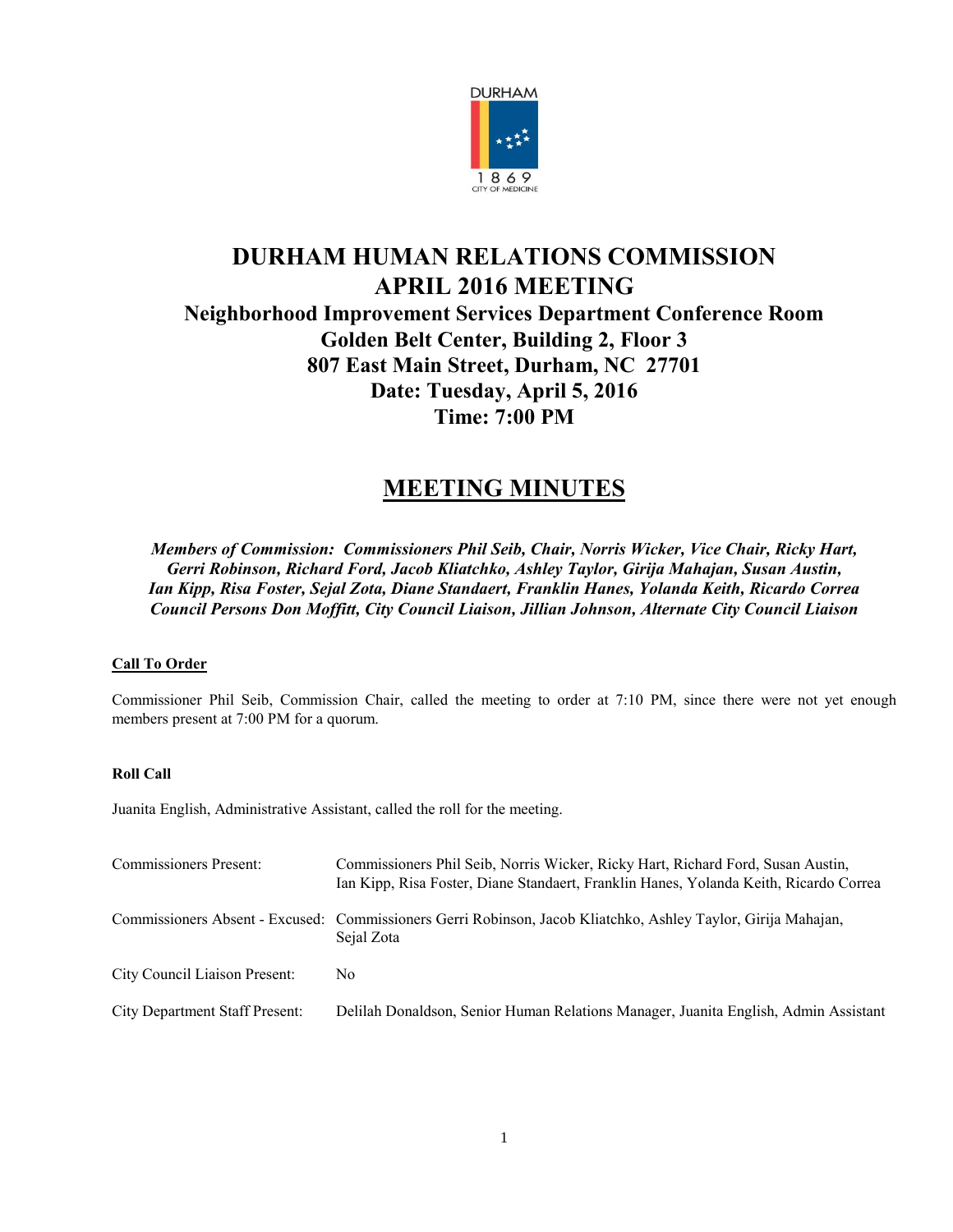### **Orders of the Day**

### **1. Ceremonial Items**

Commissioner Phil Seib, Commission Chair, welcomed Commissioner Ricardo Correa, new Commission member, to the Commission, and Commissioner Ricardo Correa, introduced himself to the Commission.

### **2. Public Comments**

Serena Sebring, Campaign Organizer of Southerners On New Ground (SONG), spoke to the Commission against HB2. She asked the Commission to consider making a resolution against HB2.

Commissioner Phil Seib, Commission Chair, thanked Serena Sebring for speaking to the Commission, and asked her to email literature about the HB2 issue to him.

### **3. Approval of Minutes**

Commissioner Susan Austin made a motion to approve the March 2016 Meeting Minutes of the DHRC meeting held on Tuesday, March 1, 2016; Commissioner Norris Wicker seconded the motion; the motion was approved with nine (9) votes "For" the motion, zero (0) votes "Against" the motion, and one (1) vote "Abstained" the motion, made by Commissioner Richard Ford since he was not present at the March 2016 meeting.

#### **4. Presentations**

DHRC City Orientation:

Keith Chadwell, Deputy City Manager, gave a City orientation presentation about the role of the Deputy City Manager in relations to the Neighborhood Improvement Services Department.

Emanuel McGirt, Senior Assistant City Attorney, gave a City orientation presentation about the role of the Senior Assistant City Attorney, legal advisor to the DHRC and the Neighborhood Improvement Services Department.

Fair Housing Training:

Larry Revelle, Human Relations Specialist, and Lenin Martinez-Gallo, Bilingual Human Relations Specialist, gave a Fair Housing training presentation. They provided the Commission members with a copy of the PowerPoint presentation they used during their training; copy of the presentation attached, (see Attachment 1).

## **5. Executive Committee Report**

Commissioner Phil Seib, Commission Chair, held an Executive Committee meeting for all committee chairs at 6:30 PM.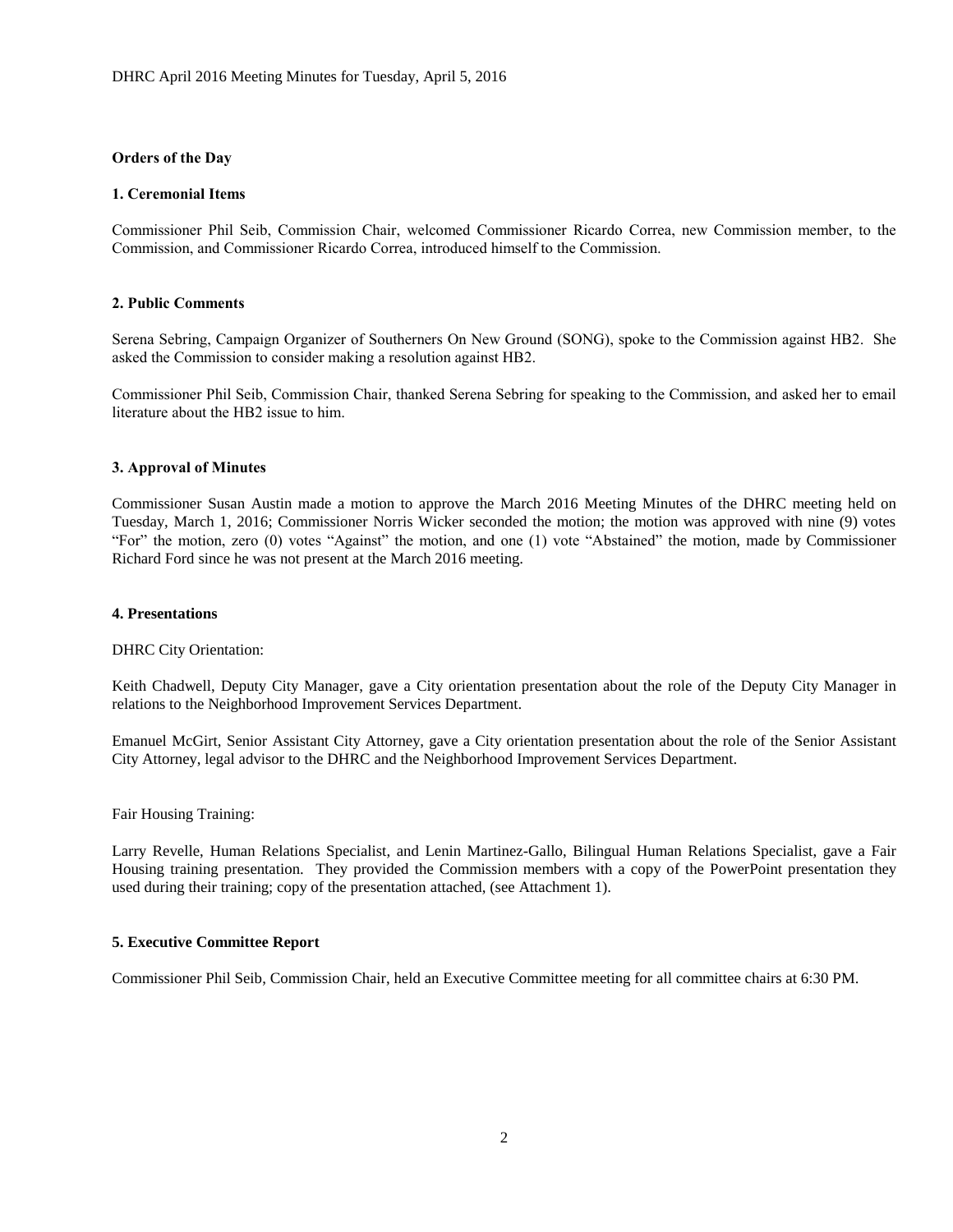## **6. Committee & Special Project Reports**

## **Standing Committees:**

Community Outreach Committee:

Commissioner Norris Wicker, Committee Chair, reported that he wanted to have a conference call with committee members, and that he would get that conference call setup, so that he could discuss community outreach with the committee members.

Human Relations Hearing Committee for Housing Appeals:

Commissioner Gerri Robinson, Committee Chair, was not present at the meeting to give a report.

Policies & Procedures Committee:

Commissioner Susan Austin, Committee Chair, reported to the Commission that Commissioner Phil Seib, Commission Chair, had asked the committee to look at the policies in the DHRC Rules of Procedure & Powers and Duties concerning conducting business in addition to election of officers at the May meeting, and procedure for passing a resolution. She reported that the committee looked at both policies, and had two proposed amendments to the two policies in the DHRC Rules of Procedure & Powers and Duties. She provided Commission members with a document about the two proposed amendments to the DHRC Rules of Procedure & Powers and Duties; copy of document attached, (see Attachment 2).

Commissioner Phil Seib, Commission Chair, asked Commission members to review the document about the two proposed amendments to the DHRC Rules of Procedure & Powers and Duties, and be prepared to discuss them at the next meeting.

Special Events Committee:

Commissioner Ashley Taylor, Committee Chair, was not present at the meeting to give a report.

Commissioner Risa Foster, Committee Member, reported that the Human Relations Awards nomination form was now online.

Website/Marketing Committee:

Commissioner Richard Ford, Committee Chair, reported that on the DHRC Facebook page there were 3 new posts, 559 viewers, and a link to the DHRC meeting agendas and minutes. He asked that the Commission members continue to supply him with photos for the DHRC Facebook page.

## **Ad hoc Committees:**

Bull City Connector Route Change Impact Committee:

Commissioner Diane Standaert, Committee Chair, reported that the committee had questions for GoTriangle that were forwarded to John Tallmadge of GoTriangle, and once the committee receives the responses, they would review the responses, and bring recommendations to the Commission, and if needed, they would ask GoTriangle and Spirit House to present again to the Commission.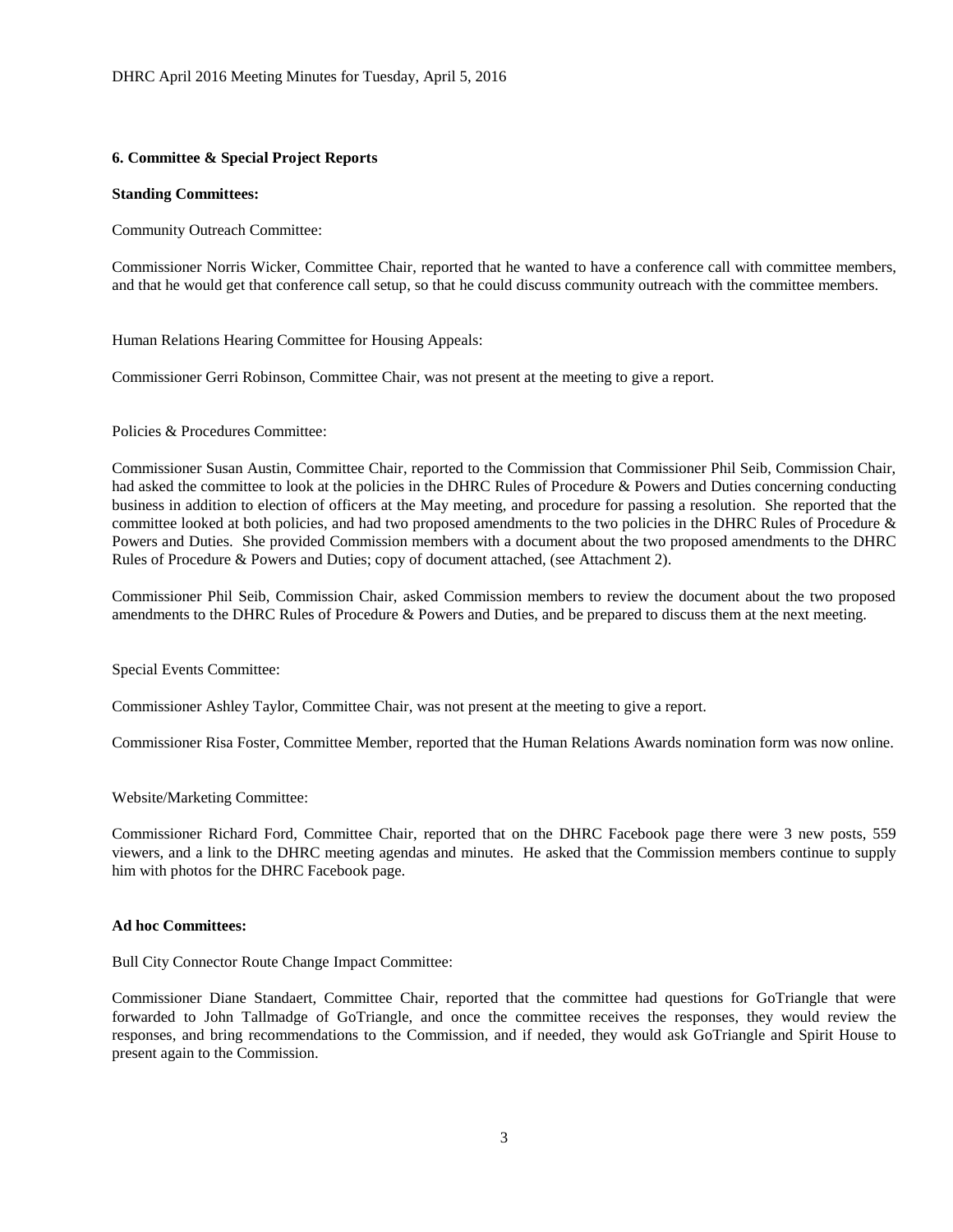# **7. Commissioner Communications and Announcements**

None

# **8. Human Relations Manager's Report**

Delilah Donaldson, Senior Human Relations Manager, provided Commission members with the Human Relations Manager's Report for March 2016, and the HUD Fair Housing Case Report for March 2016.

# **8.01 Human Relations Communications/Announcements**

Delilah Donaldson, Senior Human Relations Manager, provided Commission members with the Human Relations Division Calendar for April 2016. She informed the Commission that April is "National Fair Housing Month." She provided Commission members with a copy of the "Fair Housing Month" proclamation that Mayor Bill Bell presented to the NIS Department, Human Relations Division, at the City Council meeting held on Monday, April 4, 2016; copy of the proclamation attached, (see Attachment 3). She provided Commission members with a flyer of the Human Relations Division

"Fair Housing Month" activities in April, copy of activities flyer attached, (see Attachment 4). She provided Commission members with a flyer of the 2016 Human Relations Awards Ceremony to be held on Thursday, April 28, 2016, at 6:00 PM, at Holton Career and Resource Center, with keynote speaker, Douglas Jones; copy of event flyer attached, (see Attachment 5).

## **9. Old Business**

Update on Durham Detained Youth in ICE Custody:

Commissioner Girija Mahajan was not present at the meeting to give an update.

Commissioner Diane Standaert gave an update to the Commission that Wildin David Guillen Acosta was still being detained in ICE custody, and efforts were being made to try to get him out, so he could go back to school and graduate with his class this year.

## **10. New Business**

Appointment of Nomination Committee for Election of Officers at May Meeting:

Commissioner Phil Seib, Commission Chair, informed the Commission that he would send an email to appoint a Committee chair and committee members to serve on the Nomination Committee for Election of Officers to be held at the May meeting.

Conducting Other Business at May Meeting in Addition to Election of Officers:

Commissioner Susan Austin, Chair of Policies & Procedures Committee, reported to the Commission that in reviewing both the Human Relations Commission Ordinance and the DHRC Rules of Procedure & Powers and Duties, the committee found that neither document states that the election of officers is the only business that can be conducted at the May meeting.

Commissioner Phil Seib, Commission Chair, informed the Commission that the Commission would not need to vote on this issue, and that the May meeting would be a full meeting in which other business would be conducted in addition to election of officers.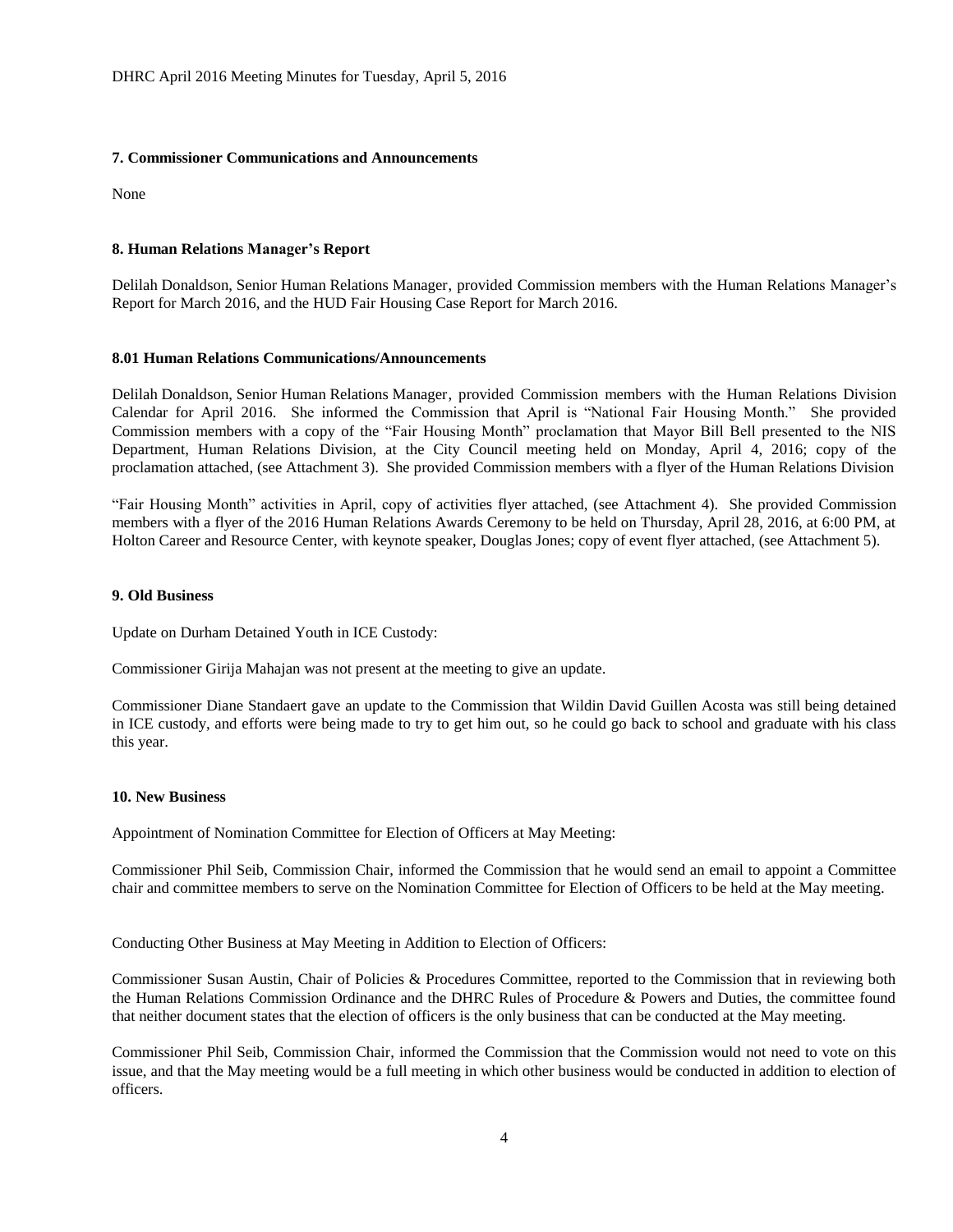Extend April Meeting Beyond 9:00 PM:

Commissioner Phil Seib, Commission Chair, asked Commission members if they wanted to extend the meeting by fifteen minutes since it was 9:00 PM, and the last agenda item on the meeting agenda, House Bill 2 Policy Discussion, had not yet been discussed.

Commissioner Diane Standaert made a motion to extend the meeting by fifteen minutes; Commissioner Risa Foster seconded the motion; the motion was unanimously approved.

House Bill 2 Policy Discussion:

Note: Commissioner Phil Seib, Commission Chair, sent an email to the Commission on Sunday, April 3, 20016, with an attachment of a copy of the House Bill 2 Policy (HB2) that was passed by the General Assembly of North Carolina, in preparation for the House Bill 2 Policy Discussion on the meeting agenda; copy of email and House Bill 2 Policy attached, (see Attachment 6 & 7).

Commissioner Phil Seib, Commission Chair, informed the Commission that he put the House Bill 2 Policy Discussion on the agenda because he thought it was a very important issue for North Carolina and for the Commission, and since the DHRC is a unique body, and he believed the Commission had a duty to let people that are being discriminated against know that the Commission feels bad for them.

The Commission discussed the HB2 issue, with some Commission members indicating that they felt strongly against HB2, and that Durham is a city that embraces diversity, and that they thought the Commission should make a statement against HB2.

Commissioner Diane Standaert informed the Commission that she wanted the DHRC to make a recommendation to City Council to make a statement against HB2, and that she had drafted a proposed recommendation.

Extend April Meeting Beyond 9:15 PM:

Commissioner Phil Seib, Commission Chair, asked Commission members if they wanted to extend the meeting by fifteen minutes since it was 9:15 PM, and the last agenda item, House Bill 2 Policy Discussion, had not been finished.

Commissioner Risa Foster made a motion to extend the meeting by fifteen minutes; Commissioner Diane Standaert seconded the motion; the motion was unanimously approved.

House Bill 2 Policy Discussion: (Continued)

Commissioner Diane Standaert read her draft for a proposed recommendation to City Council to make a statement against HB2.

The Commission discussed the draft of the proposed recommendation, and the Commission decided that a minor word revision would be made to the draft of the proposed recommendation to make the recommendation statement broader.

Commissioner Diane Standaert read the revised draft of the proposed recommendation to City Council to make a statement against HB2.